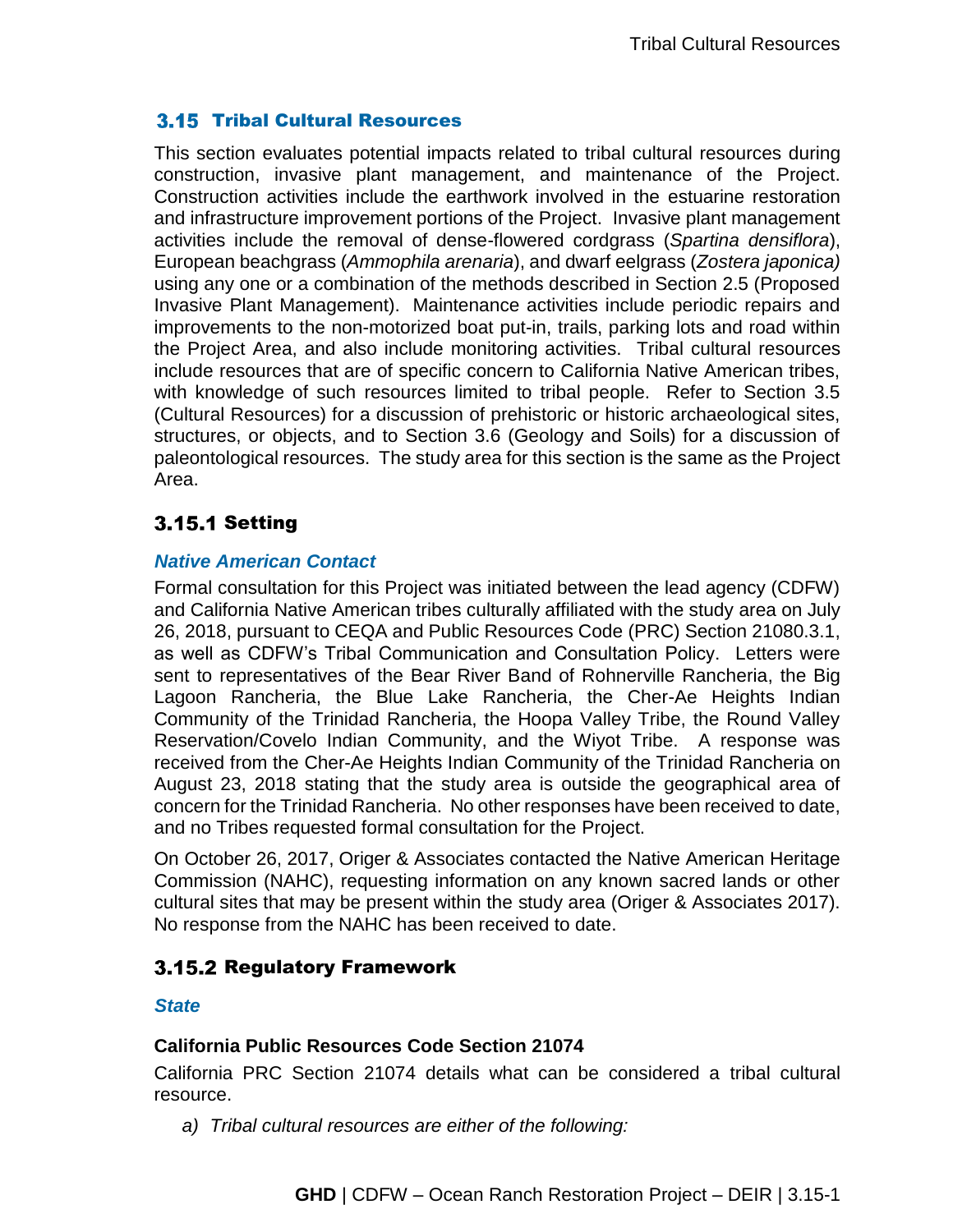- *1) Sites, features, places, cultural landscapes, sacred places and objects with cultural value to a California Native American tribe that are either of the following:* 
	- *a. Included or determined to be eligible for inclusion in the California Register of Historical Resources (CRHR).*
	- *b. Included in a local register of historical resources as defined in subdivision (k) of PRC Section 5020.1.*
- *2) A resource determined by the lead agency, in its discretion and supported by substantial evidence, to be significant pursuant to criteria set forth in subdivision (c) of PRC Section 5024.1. In applying the criteria set forth in subdivision (c) of PRC Section 5024.1 for the purposes of this paragraph, the lead agency shall consider the significance of the resource to a California Native American tribe.*
- *b) A cultural landscape that meets the criteria of subdivision (a) is a tribal cultural resource to the extent that the landscape is geographically defined in terms of the size and scope of the landscape.*
- *c) A historical resource described in PRC Section 21084.1, a unique archaeological resource as defined in subdivision (g) of PRC Section 21083.2, or a "nonunique archeological resource" as defined in subdivision (h) of PRC Section 21083.2 may also be a tribal cultural resource if it conforms with the criteria of subdivision (a).*

## **California Public Resources Code Section 21084.1**

A project that may cause a substantial adverse change in the significance of an historical resource is a project that may have a significant effect on the environment. For purposes of this section, an historical resource is a resource listed in, or determined to be eligible for listing in, the CRHR. Historical resources included in a local register of historical resources, as defined in subdivision (k) of PRC Section 5020.1, or deemed significant pursuant to criteria set forth in subdivision (g) of PRC Section 5024.1, are presumed to be historically or culturally significant for the purposes of this section, unless the preponderance of the evidence demonstrates that the resource is not historically or culturally significant. The fact that a resource is not listed in, or determined to be eligible for listing in, the CRHR, not included in a local register of historical resources, or not deemed significant pursuant to criteria set forth in subdivision (g) of PRC Section 5024.1 shall not preclude a lead agency from determining whether the resource may be an historical resource for purposes of this section.

## **Assembly Bill 52**

Assembly Bill 52 (AB 52), the Native American Historic Resource Protection Act, sets forth a proactive approach intended to reduce the potential for delay and conflicts between Native American and development interests. Projects subject to AB 52 are those that file a notice of preparation for an Environmental Impact Report or notice of intent to adopt a negative or mitigated negative declaration on or after July 1, 2016. AB 52 adds tribal cultural resources to the specific cultural resources protected under CEQA. Under AB 52, a tribal cultural resource is defined as a site,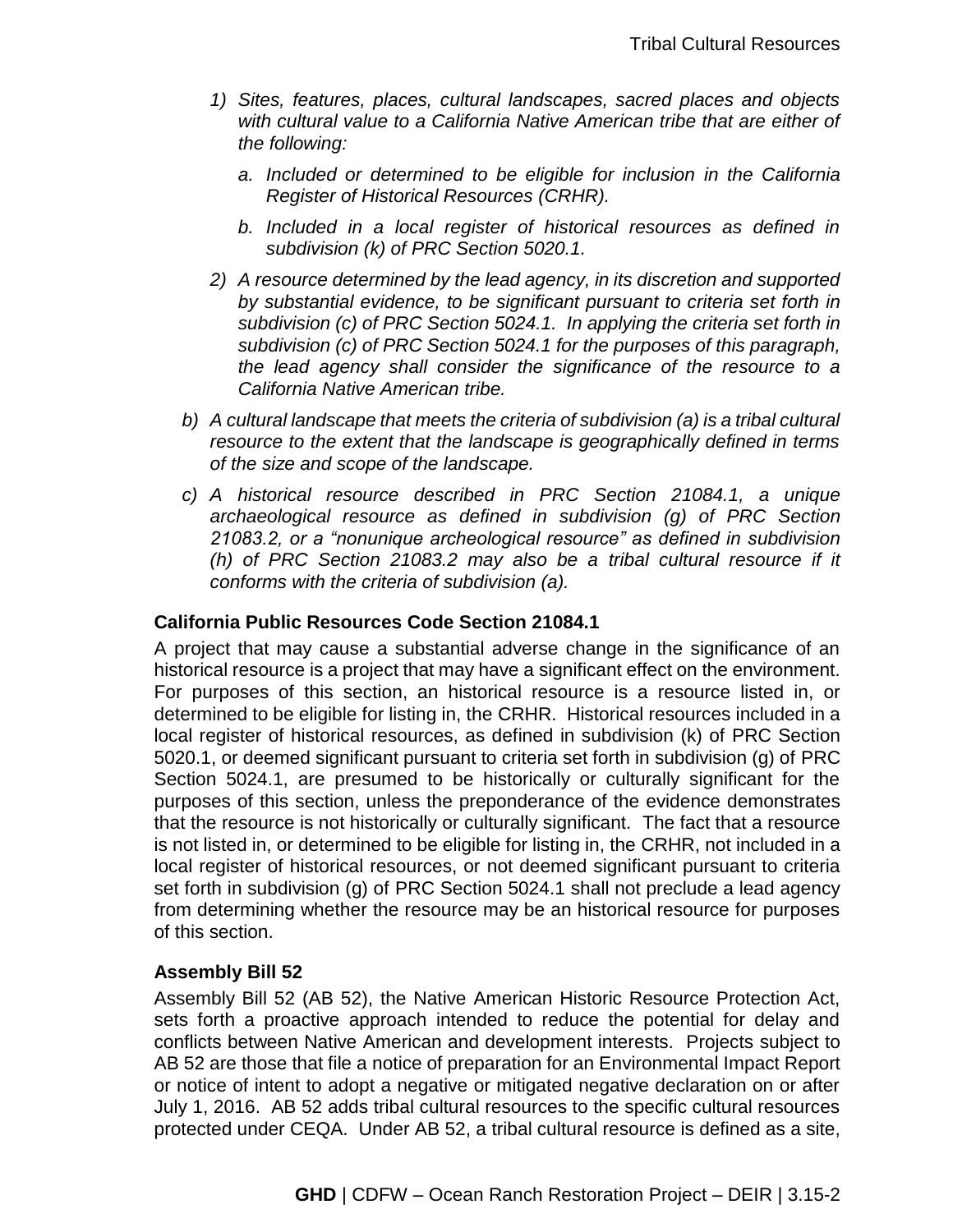feature, place, cultural landscape (must be geographically defined in terms of size and scope), sacred place, or object with cultural value to a California Native American tribe that is either included or eligible for inclusion in the CRHR, or included in a local register of historical resources. A Native American Tribe or the lead agency, supported by substantial evidence, may choose at its discretion to treat a resource as a tribal cultural resource. AB 52 also mandates lead agencies consult with tribes, if requested by the tribe, and sets the principles for conducting and concluding consultation.

#### **California Register of Historical Resources**

The CRHR is a listing of all properties considered to be significant historical resources in the state. These include all properties listed or determined eligible for listing on the National Register of Historical Places (NRHP), including properties evaluated under Section 106 of the National Historic Preservation Act, and State Historical Landmarks. The criteria for listing are the same as those of the NRHP. The CRHR statute specifically provides that historical resources listed or determined eligible for listing on the CRHR by the State Historical Resources Commission, or resources that meet the CRHR criteria are resources which must be given consideration under CEQA.

Resources eligible for listing include buildings, sites, structures, objects or historic districts that retain historic integrity and are historically significant at the local, state or national level under one or more of the following criteria:

- Criterion 1. Associated with events that have made a significant contribution to the broad patterns of local or regional history or the cultural heritage of California or the United States;
- Criterion 2. Associated with the lives of persons important to local, California or national history;
- Criterion 3. Embodies the distinctive characteristics of a type, period, region or method of construction or represents the work of a master or possesses high artistic values; or
- Criterion 4. Has yielded, or has the potential to yield, information important to the prehistory or history of the local area, California or the nation.

Resources must retain enough of their historic character or appearance to be recognizable as historical resources and to convey the reasons for their significance. A resource that has lost its historic character or appearance may still have sufficient integrity for the CRHR, if, under Criterion 4, it maintains the potential to yield significant scientific or historical information or specific data.

#### **California Environmental Quality Act**

CEQA requires lead agencies to determine if a project would have a significant effect on tribal cultural resources. The CEQA Guidelines define a tribal cultural resource according to California PRC Section 21074.

While some tribal cultural resources include physical archaeological resources, described above, cultural resources are not limited to physical resources that have scientific significance. Tribal cultural resources also include cultural landscapes and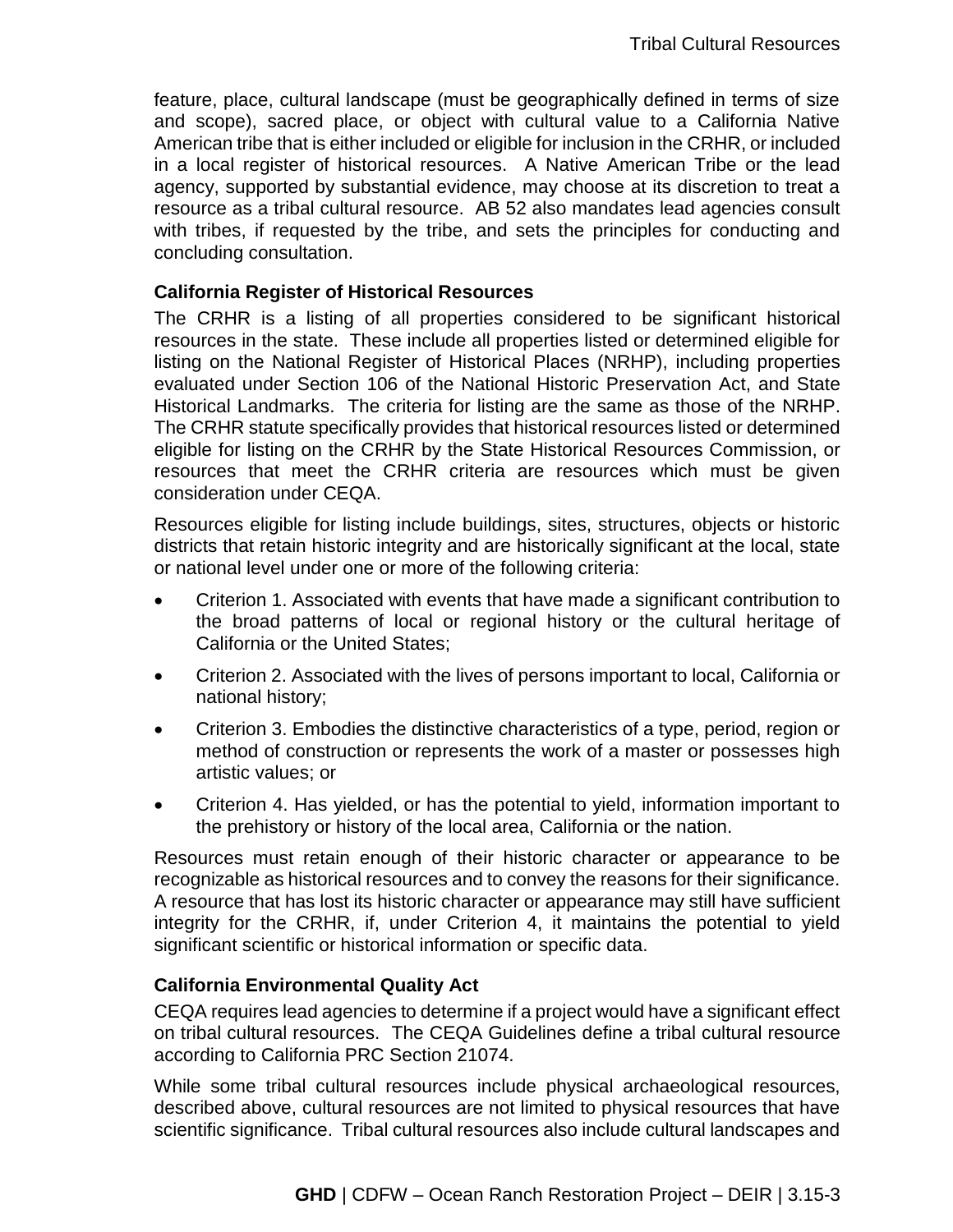non-unique archaeological resources. Non-unique resources are resources that are deemed culturally significant to a tribe, but do not contain information needed for scientific purposes, and may not be the best specimen in terms of quality, uniqueness, or age.

#### **California Coastal Act**

The study area is within the Coastal Zone. The California Coastal Act (Coastal Act) contains policies relevant to cultural resources, particularly in relation to allowable uses of diking, filling, or dredging of open coastal waters, wetlands, estuaries and lakes. The following Coastal Act sections are relevant to this analysis:

*Public Resources Code Section 30116 Sensitive coastal resource areas*

*"Sensitive coastal resource areas" means those identifiable and geographically bounded lands and water areas within the coastal zone of vital interest and sensitivity. "Sensitive coastal resource areas" include the following:*

*(d) Archaeological sites referenced in the California Coastline and Recreation Plan or as designated by the State Historic Preservation Officer.* 

*Public Resources Code Section 30244 Archaeological or paleontological resources*

*Where development would adversely impact archaeological or paleontological resources as identified by the State Historic Preservation Officer, reasonable mitigation measures shall be required.*

*Public Resources Code Section 30107.3 Environmental Justice*

*"Environmental justice" means the fair treatment of people of all races, cultures, and incomes with respect to the development, adoption, implementation, and enforcement of environmental laws, regulations, and policies.*

## **Regional and Local**

Lands within the study area are owned by CDFW or are under the jurisdiction of the State Lands Commission and therefore will not require a Conditional Use Permit from Humboldt County nor adherence to the Humboldt County General Plan or the Local Coastal Program Eel River Area Plan. Because potential Project impacts related to tribal cultural resources would be limited to the study area, local and regional regulatory policies are not included in this analysis.

## 3.15.3 Evaluation Criteria and Significance Thresholds

Under criteria based on Appendix G of the CEQA Guidelines, the Project would be considered to have a significant impact on a tribal cultural resource if it would cause a substantial adverse change in the significance of a tribal cultural resource (as defined in PRC Section 21074) that is:

 A resource listed or eligible for listing in the CRHR, or in a local register of historical resources as defined in PRC Section 5020.1(k); or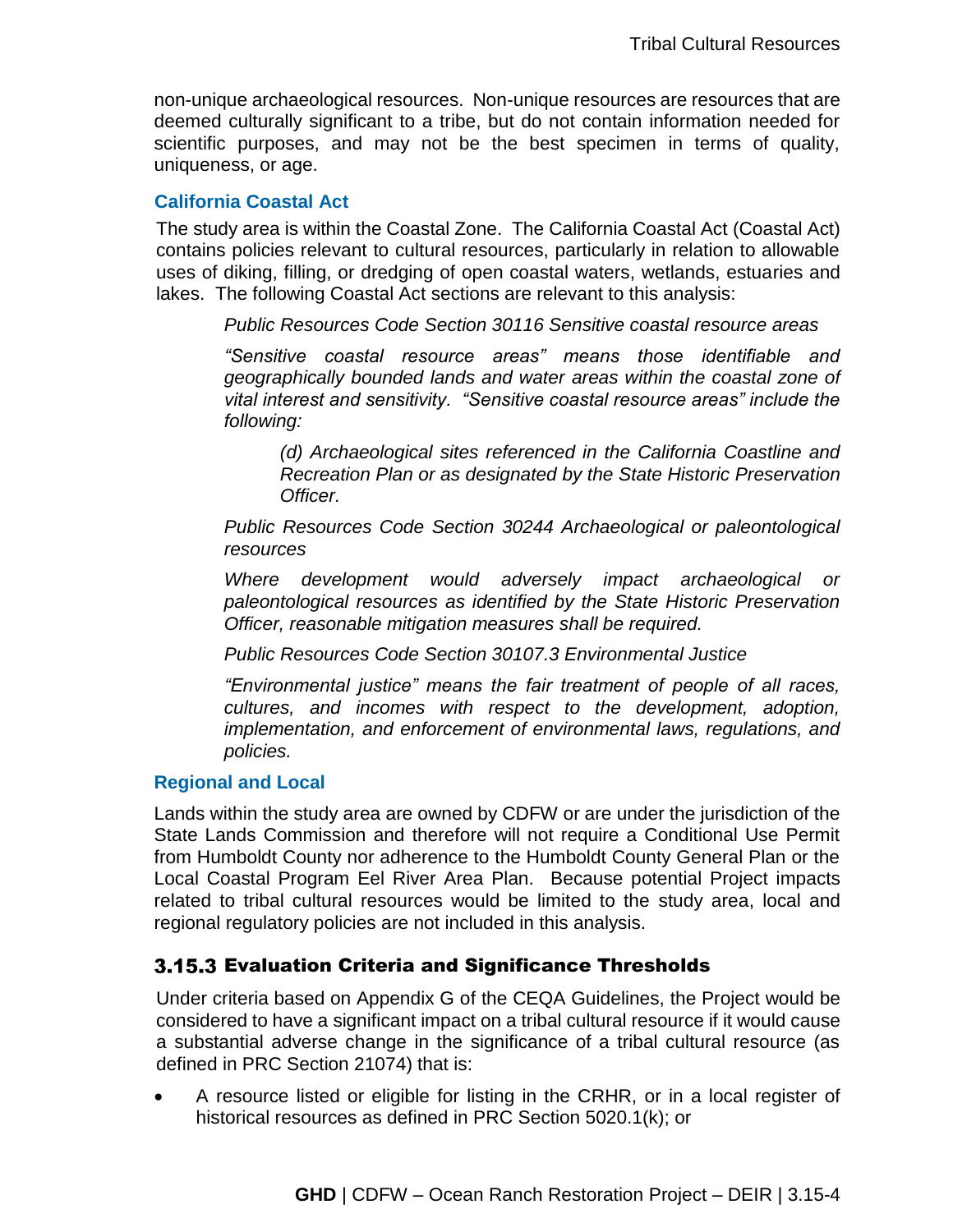A resource determined by the lead agency, in its discretion and supported by substantial evidence, to be significant pursuant to criteria set forth in subdivision (c) of PRC Section 5024.1.

## 3.15.4 Methodology

The evaluation of potential impacts on tribal cultural resources is based on the potential for ground disturbance during construction, invasive plant management or maintenance activities to disturb or destroy known or previously unrecorded tribal cultural resources. The impact analysis included in this section is based on the Historic Resources Study prepared for the Project by Origer & Associates (2017), and consultations with California Native American tribes traditionally and culturally affiliated with the geographic area of the Project.

## 3.15.5 Impacts and Mitigation Measures

**Impact TCR-1: Would the Project cause a substantial adverse change in the significance of a tribal cultural resource listed or eligible for listing in the California Register of Historical Resources, or determined by the lead agency to be significant pursuant to subdivision (c) of the Public Resources Code section 5024.1?**

As described above, in July 2018, CDFW requested in writing feedback on the Project from California Native American tribes culturally affiliated with the study area, pursuant to CEQA and PRC Section 21080.3.1. Letters were sent to ten individuals representing seven Native American tribes. The letters included a thorough description of the Project, and invited tribes to provide information or concerns with regards to tribal or other cultural resources within the study area. A response was received from the Cher-Ae Heights Indian Community of the Trinidad Rancheria on August 23, 2018 stating that the study area is outside the geographical area of concern for the Trinidad Rancheria. No other responses have been received to date, and no tribes requested formal consultation for the Project.

As described in Chapter 3.5 (Cultural Resources), an Historical Resources Study was prepared for the Project (Origer & Associates 2017). The study included a records and literature search at the Northwest Information Center (NWIC) of the California Historical Resources Information System; communication with the NAHC to request a review of the Sacred Lands File; additional contact with appropriate local Native American tribes; and a pedestrian archaeological survey of the study area.

The records and literature search identified one recorded cultural resource of potential importance to Native American tribes within the study area. The recorded site, referred to as the Welapl site (P-12-000170), is a Wiyot archaeological site discovered by Loud in 1918. There is little information about this site in Loud (1918), but it is likely it was used as a dwelling place by Wiyot people before the turn-of-thecentury (Origer & Associates 2017). During an archaeological field reconnaissance survey of the study area, the areas in which the Welapl site (P-12-000170) were plotted by the NWIC and Loud (1918) were inspected, but no archaeological evidence was found of this archaeological site.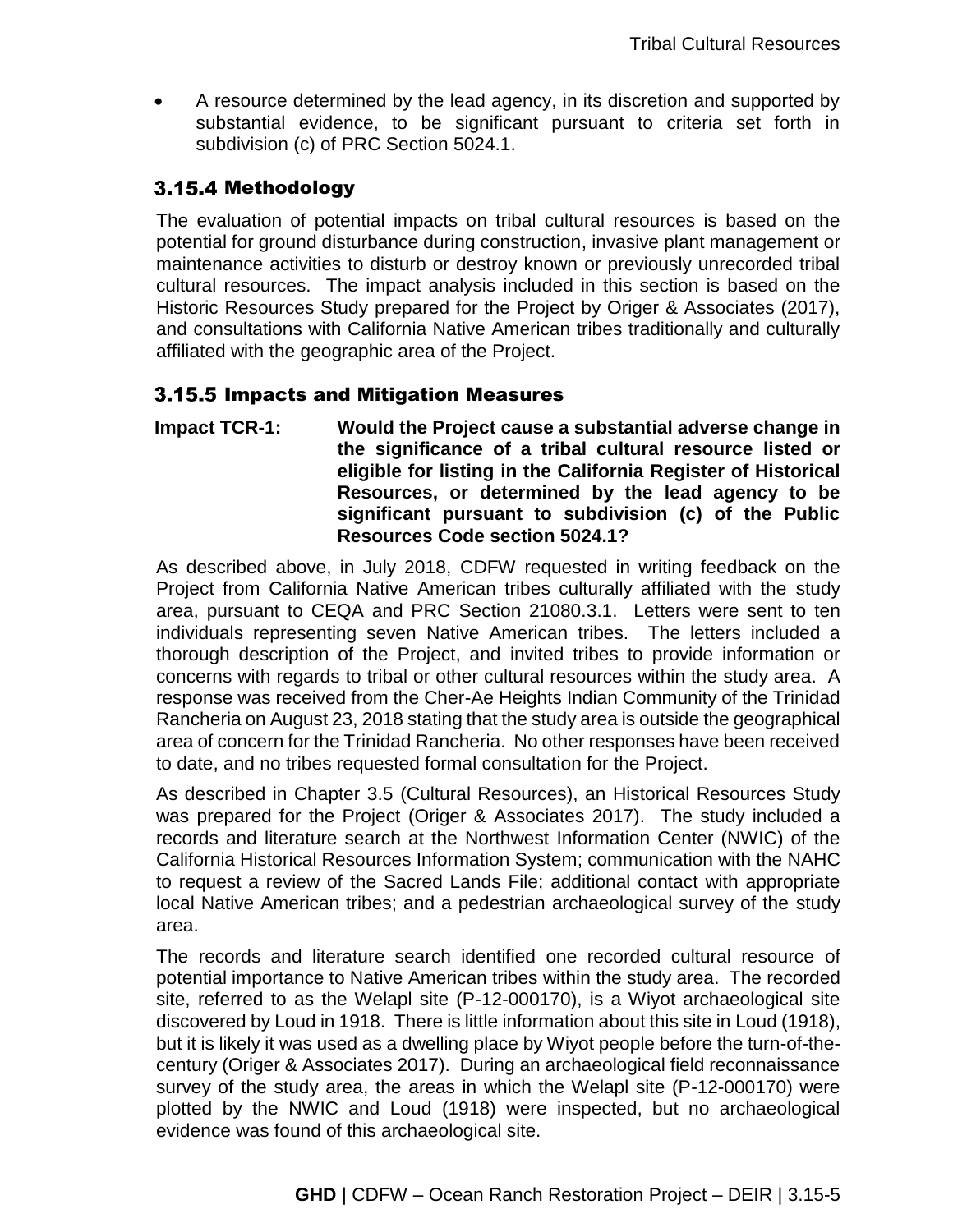The CRHR eligibility criterion, listed in Subsection 3.15.2, is utilized when determining potential significance of tribal cultural resources. The Welapl site is not considered significant under Criterion 1 because there is nothing to suggest that it is associated with any events that have made a significant contribution to regional or local history or the cultural heritage of California or the United States. The site is not significant under Criterion 2 because there is nothing to suggest that the location is associated with the lives of persons important to local, California or national history. The site is not significant under Criterion 3 because it has no distinctive characteristics, rather it is only described as "neither occupied nor named by recent Wiyot." However, the site could be significant under Criterion 4, although no evidence of the archaeological site was found during the cultural resources survey (Origer & Associates 2017).

The Project includes invasive plant management activities in the areas in which the Welapl site were plotted by the NWIC and Loud. As noted above, an archaeological field reconnaissance survey of the plotted areas did not identify archaeological evidence for the site. However, if the archaeological site is encountered during Project activities, a significant impact could occur.

In addition, it is possible that additional unrecognized surficial resources or subsurface archaeological deposits are present within the study area. If as-of-yet unknown tribal cultural resources are encountered during construction, invasive plant management or maintenance activities, a significant impact could occur.

**Mitigation Measures: I**mplement Mitigation Measures TCR-1, and CR-1 and CR-2.

## **Mitigation Measure TCR-1: Protect Unknown Tribal Cultural Resources**

If potential tribal cultural resources are uncovered during construction, the Project contractor shall halt work within 100 feet (30 meters) of the discovery, and CDFW shall be immediately notified. Should any tribal cultural resources be discovered during construction on lands under the jurisdiction of SLC, CDFW shall consult with SLC. Workers shall avoid altering the materials and their context, and shall not collect cultural materials. CDFW shall notify California Native American tribes culturally affiliated with the study area. If, after coordination with the Tribe(s), a qualified archaeologist, and the SLC, CDFW determines that the find potentially qualifies as a tribal cultural resource for purposes of CEQA (per CEQA Statute 21084.3), all work must remain stopped in the immediate vicinity to allow evaluation of any materials and recommendation of appropriate treatment. Avoidance of impacts to the tribal cultural resource is preferable. In considering any suggested measures to mitigate impacts to tribal cultural resources, CDFW shall determine whether avoidance is feasible in light of factors such as the nature of the find, Project design, and other considerations. If avoidance is infeasible, other appropriate measures as recommended by the Tribe (i.e., preservation in place; reburial onsite; moved to an appropriate location) shall be instituted. Work may proceed on other parts of the Project while mitigation for tribal cultural resources is being carried out. The final disposition of tribal cultural resources recovered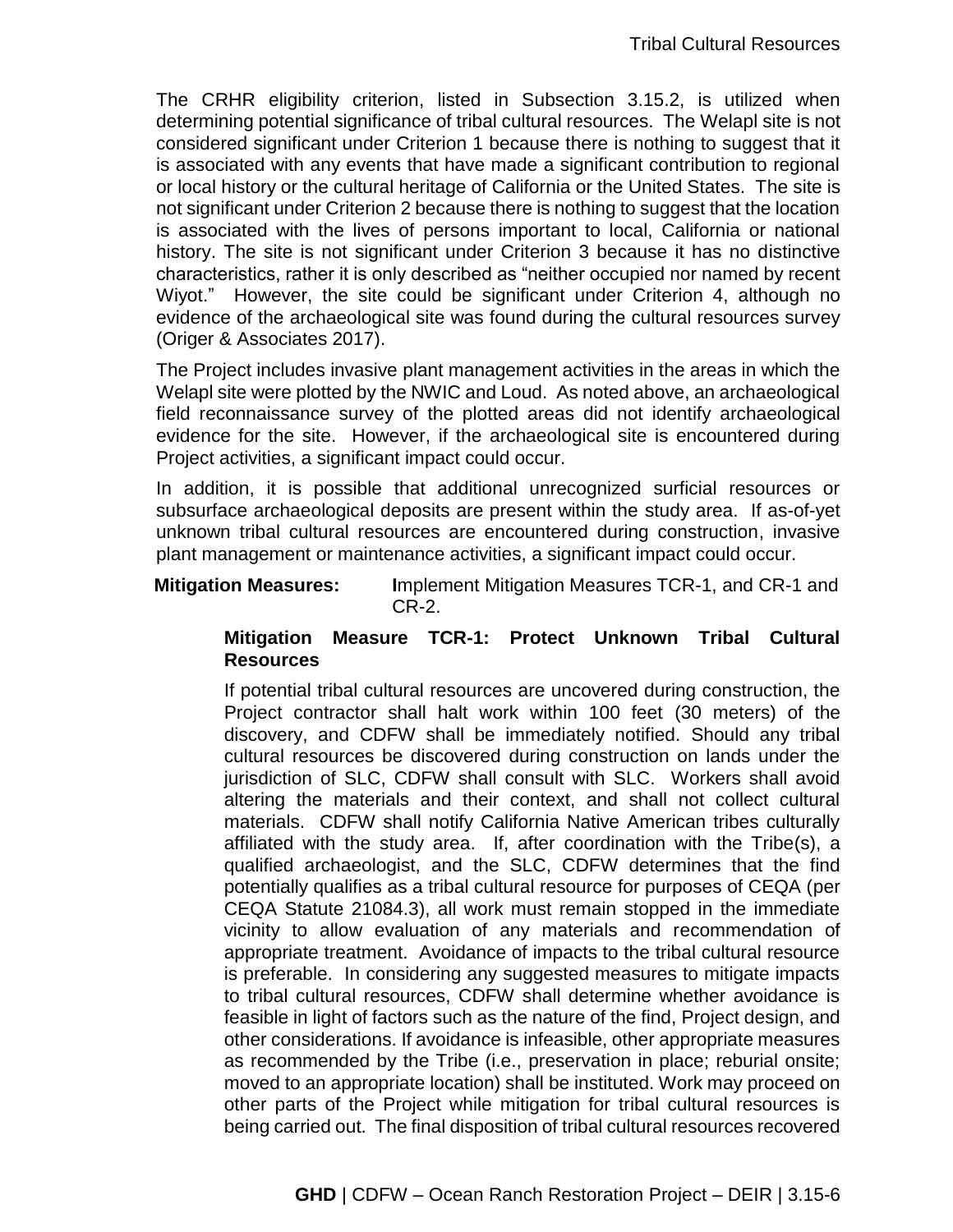on state lands under the jurisdiction of SLC must be approved by the Commission.

## **Mitigation Measure CR-1: Environmental Awareness Training**

Prior to the initiation of any construction work, an archaeologist who meets the U.S. Secretary of Interior's professional standards shall conduct environmental awareness training for construction crews and other relevant Project personnel. At a minimum, the training will cover the kinds of cultural materials that may be present in the Project Area and the protocols to be followed should any such materials be uncovered during construction. Training shall be required at the onset of each year of construction and maintenance activities to educate new construction personnel.

Prehistoric archaeological site indicators include: obsidian and chert flakes and chipped stone tools; grinding and mashing implements (e.g., slabs and handstones, and mortars and pestles); bedrock outcrops and boulders with mortar cups; and locally darkened midden soils. Midden soils may contain a combination of any of the previously listed items with the possible addition of bone and shell remains, and fire affected stones. Historic period site indicators generally include: fragments of glass, ceramic, and metal objects; milled and split lumber; and structure and feature remains such as building foundations and discrete trash deposits (e.g., wells, privy pits, dumps).

## **Mitigation Measure CR-2: Protection of the Welapl Site**

Prior to initial ground disturbing work in the vicinity of the Welapl site, an archaeologist who meets the U.S. Secretary of Interior's professional standards shall re-survey the area for the presence of surficial cultural resource deposits. The archaeologist shall also excavate 4-5 auger borings in the vicinity of the site to assess subsurface conditions.

If historical or archaeological resources are found in the vicinity of the site, CDFW shall implement measures to protect the integrity of the resource and ensure that no additional resources are impacted, as provided in Mitigation Measure CR-4. If no historical or archaeological resources are identified during the surface inspection or subsurface exploration, Project activities may commence without monitoring by an archaeologist.

Subsequent invasive plant management activities in the vicinity of the Welapl site would not be subject to the surface and subsurface assessment requirements provided above, unless otherwise required by CDFW and/or SHPO in accordance with Mitigation Measure CR-4.

## **Level of Significance:** Less than significant after mitigation.

Implementation of Mitigation Measures TCR-1, CR-1, and CR-2 would reduce potentially significant impacts on tribal cultural resources to a less-than-significant level by providing environmental awareness training for construction personnel, archaeological surveys, a process for evaluation of any resources encountered during construction, and avoidance or data recovery measures consistent with appropriate laws and requirements.